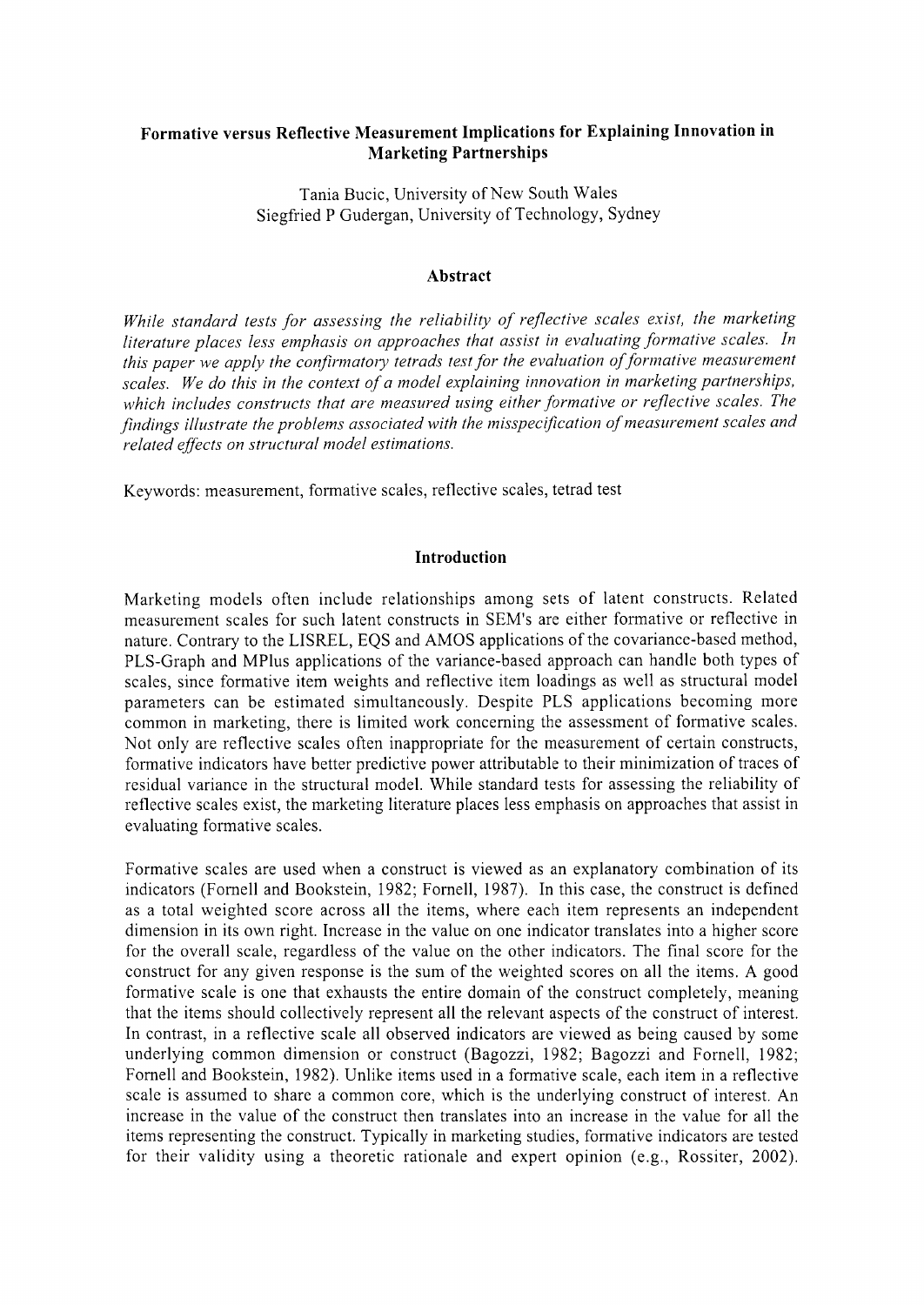Reflective measures are examined using a range of techniques of scale construction and measurement assessment including factor analysis (Spearman, 1904) and classical test theory (Lord and Novick, 1968) as well as parametric item response theory employing analyses such as Rasch analysis (Rasch, 1960) and non-parametric item response theory using analyses such as Mokken analysis (Mokken, 1971). Thus, while reflective scales are tested concerning unidimensionality, this should not be the case for formative scales (Bollen and Lennox, 1991).

Much of the problem surrounding the absence of formative indicator testing is attributable to construct misspecification. As explained by Jarvis, MacKenzie and Podsakoff (2003), few studies use formative measurement scales, even though such measurement scales would be appropriate in these studies. With the aim of determining the extent of misspecification in marketing studies, these authors reviewed contributions in JMR, JM, JCR and MS over the past 24 years and concluded that only 71 per cent of all measurement scales have been specified correctly; with 68 per cent being reflective ones and 3 per cent being formative ones. Thus, misspecification of the appropriate measurement approach is pervasive (Jarvis et al., 2003).

Misspecification of measurement scales can bias structural parameter estimation and lead to incorrect assessments of structural relationships in SEM's. Both, structural model and measurement scale specification and estimation techniques are relevant in this context; estimation approaches for structural models that account for multiple indicators and multiple causes are, for example, MIMIC (Hauser and Goldberger, 1971) and PLS (e.g., Fornell and Cha, 1994; Fornell and Larcker, 1981). Precluding misspecification of measurement scales assists in avoiding incorrect parameter estimations of structural relationships as suggested in Anderson and Gerbing's *Two-Step Approach* for SEM (Anderson and Gerbing, 1988). However, while this approach focuses on reflective measurement scales and, thus, advocates testing for unidimensionality as a *posterior* practice, employing an *a-priori* technique such as the COARSE procedure (Rossiter, 2002), which provides a framework for *a-priori* measurement scale development, is more appropriate as it accounts for both reflective and formative scales and provides a structured approach prior to scale specification and model estimation. While an *a-priori* practice is required, *posterior* testing for assessing the use of reflective versus formative scales is desirable. However, the marketing literature does not stress techniques for assessing statistically the application of reflective versus formative measurement scales in structural models. In the strategic management literature, Gudergan, Devinney and Ellis (2003) have applied the vanishing tetrad test for evaluating formative and reflective scales. In the next sections of this paper, we will first explain the vanishing tetrad test. We will then apply it to a study of innovation in marketing partnerships. We will follow with conclusions about reflective and formative measurement approaches and testing in marketing.

# **Confirmatory Tetrad Test for Formative Scale Evaluation**

Bollen and Ting (2000) suggest employing the *vanishing tetrad test* for assessing formative measurement scales. This test provides an empirical assessment of whether a formative or reflective scale specification is appropriate. In the next paragraphs we will explain the principles for determining and interpreting vanishing tetrads for measurement scales types. Tetrads, in our context, refer to the difference between the product of a pair covariances and the product of another pair among four measurement scale items<sup>1</sup>. For a minimum of four

<sup>&</sup>lt;sup>I</sup> Bollen and Ting (1993) provide test statistics that allow undertaking the test of vanishing tetrads for both correlation and covariance data.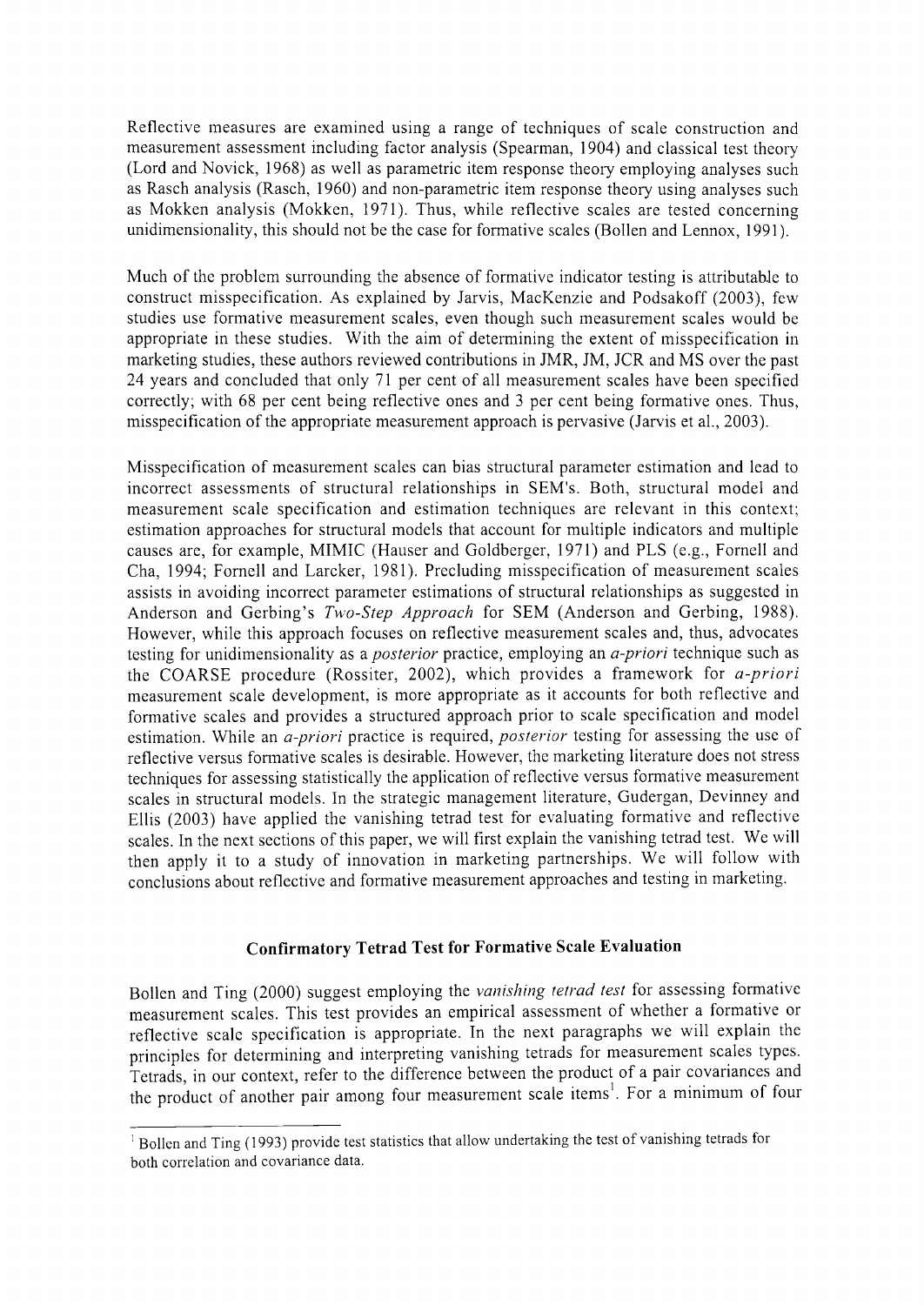items, six covariances can be calculated and three tetrads computed. A vanishing tetrad means that the tetrad equals zero (Spearman, 1904). Bollen and Ting (1993) proposed a confirmatory tetrad test where within the context of measurement scales, index models are specified in advance. These are thus suitable for *posterior* testing regarding the relevance of reflective versus formative scales.

In reflective measurement scales the difference between the covariance products is, by definition, equal to zero; i.e.,  $\tau_{abcd} = 0$  *for*  $a \neq b \neq c \neq d$  (assuming four measurement items). With formative measurement scales this is, by definition, not true unless the individual covariances themselves are zero. Based on these particulars a test can be structured that examines the extent to which a vector of non-redundant tetrads is different from zero. A nonredundant tetrad is one that is linearly related to another; e.g.,  $\tau_{abcd} = \sigma_{ab}\sigma_{cd} - \sigma_{ac}\sigma_{bd}$  and  $\tau_{abc}$  $=\sigma_{ac}\sigma_{db} - \sigma_{ab}\sigma_{cd}$  are redundant and one is excluded from the test. The test statistic utilized is: *T*  $= N t' \Sigma_{i}$  *t*; where *N* is the sample size, t the vector of independent sample tetrad difference *-I* and  $\Sigma_{tt}$  the inverse of the covariance matrix of the limiting distribution of *t* as *N* goes to infinity, *T* is asymptotically distributed  $\chi^2$  with *d* degrees of freedom equal to the number of non-redundant tetrads considered (Bollen and Ting, 1993, 2000). The null hypothesis, in our context, is that the measurement scale is reflective, i.e., that  $t = 0$  (Bollen and Ting, 2000)<sup>2</sup>.

The underlying foundations of tetrad analysis can be linked the works of Wright (1921, 1923) in which causal structures have been modelled statistically. His approach, *path analysis,* combines directed graphs, representing causal hypotheses, and linear statistical models, standing for systems of linear regression equations and statistical constraints. Wright, and others after him, recognise that the causal structure of this approach (the directed graph) determines statistical predictions that can be tested without undertaking experiments. For example, if *a* causes *b* directly and *b* causes *c* directly, as long as the strengths of the causal effects is not zero, *a* and *c* are correlated, but the partial correlation of *a* and c controlling for *b* vanishes. With *a,* band c being observable items, these causal hypotheses can be tested without undertaking a controlled experiment. If *a* and *c* are significantly correlated and not significantly correlated when controlled for *b,* then the causal hypotheses are supported; if not, then the causal claims are questionable.

Assuming that the causal relationships are captured entirely by the directed graph, the statistical model provides the basis for analysing vanishing correlations and vanishing partial correlations as means of examining statistical constraints as well as statistical consequences of causal relationships (e.g., Blalock, 1961, 1971). Pearl and his colleagues (see Pearl, 1988) use directed acyclic graphs to determine probabilities and the conditional independence relations among them-the d-separation algorithm allows computing the conditional independence relations entailed by the graphs<sup>3</sup>. Spirtes (1994) showed that d-separation correctly calculates conditional independence relations captured by directed graphs interpreted as linear statistical models and Richardson (1994) developed a procedure to determine when linear models are d-separation equivalent. Spirtes and co-authors (1996) showed that d-separation is workable for linear

<sup>&</sup>lt;sup>2</sup> Gudergan, Devinney and Ellis (2003) have previously applied this confirmatory tetrad test and examined this hypothesis within a non-equity alliance context in which alliance performance has been modelled using formative and reflective measurement scales; Venaik, Midgley and Devinney (2004) demonstrate the validity of tetrad tests in management research.

<sup>&</sup>lt;sup>3</sup> As noted by Pearl (1988) causal independence, also known as Reichenbach's Principle or no correlation without causation, is rooted in the principle of no action of a distance (Amtzenius, 1990).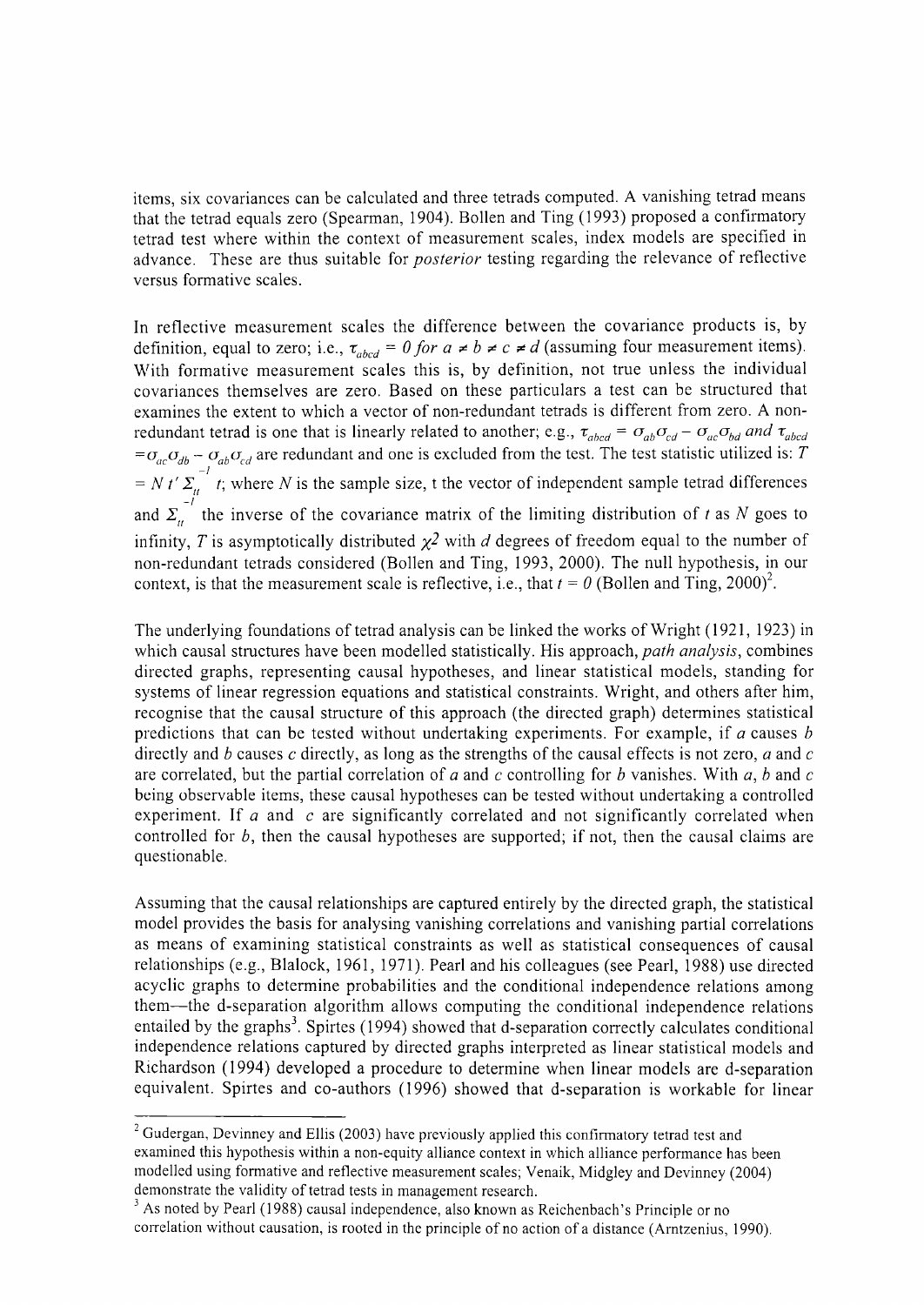statistical models with correlated errors; thus providing support for the use of vanishing tetrads and the vanishing tetrad test.

## **An Application of the Confirmatory Tetrad Test**

In this paper, we apply the confirmatory tetrads test for the evaluation of formative measurement scales within the context of a model explaining innovation in marketing partnerships which includes latent constructs of which some are measured using reflective scales and others using formative scales. Leaning on Kenny's (1979) work we examine the measurement scale properties based on internal consistency/validity and consistency of the epistemic relationships/correlations. To examine the internal consistency/validity we apply the confirmatory tetrad analysis using the CTA-SAS routine (Ting, 1995) and PLS estimations of two structural models for (i) theory-based based measurement scales (i.e., reflective and formative measurement scales that have been developed using the COARSE procedure) and *(ii)* misspecified measurement scales (i.e., measurement scales that have been constrained to reflective structures using factor and reliability analyses; excluding formative measurement structures). Table I represents the results from carrying out reliability analyses and the confirmatory tetrad tests and Table 2 from undertaking the PLS estimations.

| <b>Constructs &amp; Measurement Scales</b> | <b>Specified Model</b> |        |    |         | Misspecified Model <sup>4</sup> |                |                |         |  |
|--------------------------------------------|------------------------|--------|----|---------|---------------------------------|----------------|----------------|---------|--|
|                                            | Cronbach<br>Alpha      | 2(Df)  | Df | p-value | Cronbach<br>Alpha               | 2(Df)          | Df             | p-value |  |
| Partnership Creativity                     | 0.89                   |        |    |         | 0.89                            |                |                |         |  |
| Partnership Learning Process               | -----                  | 51.23  | 20 | 0.0001  | 0.55                            | n.a.           | n.a.           | n.a.    |  |
| Partnership Knowledge Stock                | -----                  | 53.07  | 20 | 0.0001  | 0.73                            | $\mathfrak{Z}$ | 2              | 0.2229  |  |
| Partnership Innovation                     | -----                  | 106.13 | 44 | 0.0000  | 0.82                            | 15.72          | $\overline{z}$ | 0.0004  |  |
| Partnership Absorptive Capacity            | 0.82                   |        |    |         | 0.82                            |                |                |         |  |
| Intrinsic Motivation                       | 0.78                   |        |    |         | 0.78                            |                |                |         |  |
| Critical Thinking                          | 0.82                   |        |    |         | 0.82                            |                |                |         |  |
| <b>Extrinsic Motivation</b>                | 0.79                   |        |    |         | 0.79                            |                |                |         |  |
| Diversity                                  | -----                  | 93.18  | 35 | 0.0000  | 0.85                            | 57.09          | 9              | 0.0000  |  |
| Job Autonomy                               | 0.81                   |        |    |         | 0.81                            |                |                |         |  |
| Communicative Interaction                  | -----                  | 61.01  | 35 | 0.0047  | 0.84                            | 26.01          | 2              | 0.0000  |  |
| $Structure - Formality$                    | 0.75                   |        |    |         | 0.75                            |                |                |         |  |
| Structure – Centralisation                 | 0.69                   |        |    |         | 0.69                            |                |                |         |  |
| Culture - Risk Orientation                 | 0.75                   |        |    |         | 0.75                            |                |                |         |  |
| Culture – Collectivism                     | 0.81                   |        |    |         | 0.81                            |                |                |         |  |

**Table1: Reliability and Confirmatory Tetrad Test Results**

The results reported in Table I show that those scales that have been conceptualised as formative scales should indeed be measured accordingly, with the possible exception of Learning Process. However, based on the initial *a-priori* procedure and related confirmatory

<sup>&</sup>lt;sup>4</sup> Misspecification of the model is based on employing a reflective scale instead of a formative scale for the measurement of relevant constructs. To accomplish fit statistics consistent with the use of reflective measurement properties some items have been deleted, as they did not relate to an underlying onedimensional core. The latter is, of course, to be expected given the apriori development of the scales. The reflective measurement scale for Partnership Learning has resulted in keeping three items only in the scale; the confirmatory tetrad test requires at least four items and, thus, could not be run for this scale.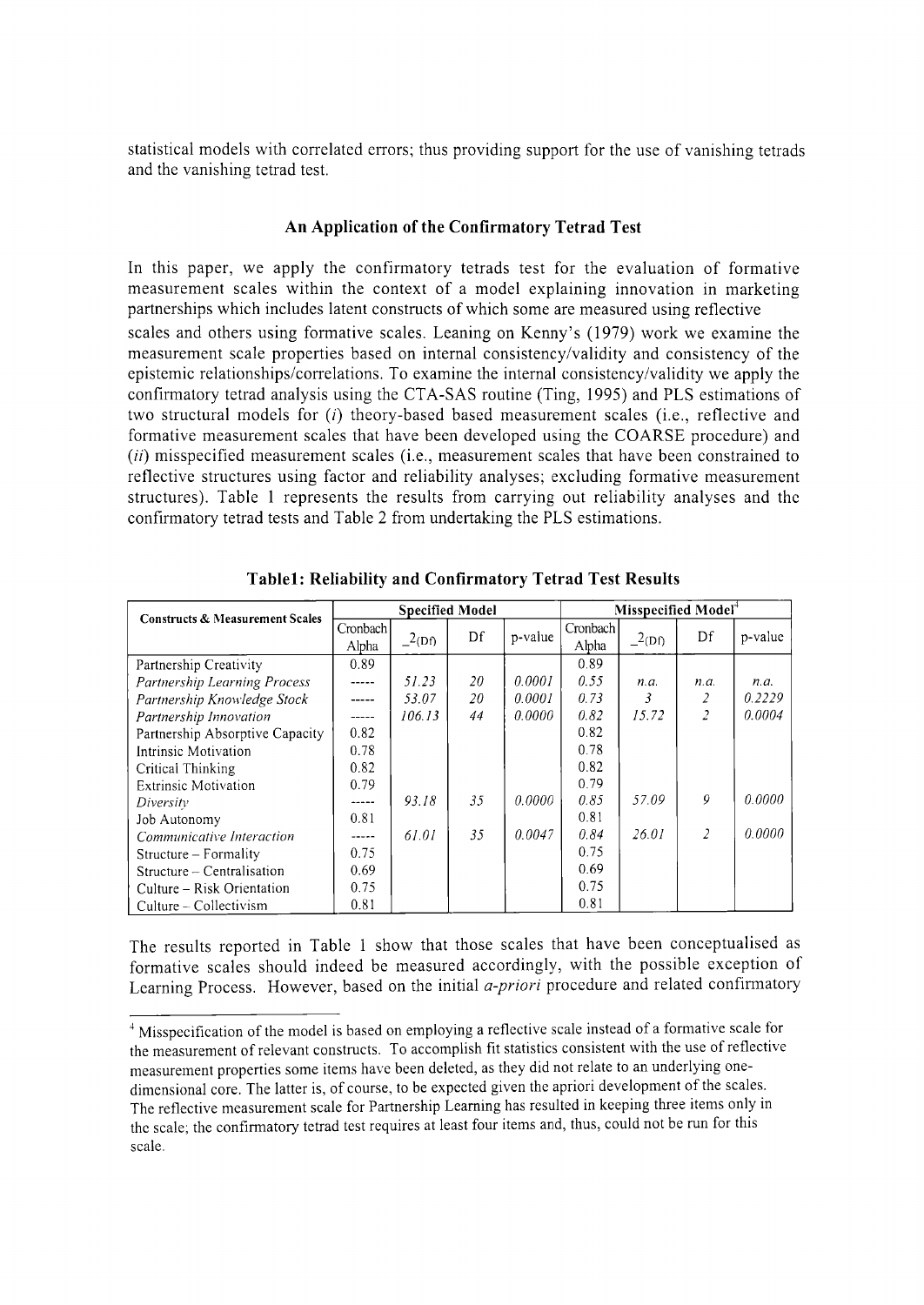tetrad test, Learning Process should be measured using a formative structure. The results reported in Table 2 show how misspecification of measurement models affects the estimation of the structural model (i.e. changes in significance levels for structural parameters and the overall explanatory power as suggested by the r-squares). Thus, using the confirmatory tetrad test and estimation of the structural model using PLS allows us to examine more thoroughly measurement scale issues by looking at internal consistency/validity and consistency of the epistemic relationships/correlations.

| <b>Effects</b>                              | path coefficients |             |           | t-values    | significance levels |             |
|---------------------------------------------|-------------------|-------------|-----------|-------------|---------------------|-------------|
|                                             | Spec. M.          | Misspec. M. | Spec. M.  | Misspec. M. | Spec. M.            | Misspec. M. |
| Effects on Partnership Innovation           |                   |             |           |             |                     |             |
| (Spec. M. R = 0.308; Misspec. M. R = 0.164) |                   |             |           |             |                     |             |
| Partnership Creativity                      | 0.2410            | 0.2320      | 4.6973    | 4.6357      | ****                | ****        |
| Partnership Learning Process                | 0.2920            | 0.2890      | 4.1323    | 4.7993      | ****                | ****        |
| Partnership Knowledge Stock                 | 0.1700            | $-0.0120$   | 4.6835    | $-0.2118$   | ****                | n.S.        |
| <b>Effects on Partnership Creativity</b>    |                   |             |           |             |                     |             |
| (Spec. M.R = 0.516; Misspec. M.R = 0.492)   |                   |             |           |             |                     |             |
| Intrinsic Motivation                        | 0.1990            | 0.2130      | 3.5219    | 4.5343      | ****                | ****        |
| <b>Critical Thinking</b>                    | 0.2510            | 0.2640      | 6.3289    | 6.0761      | ****                | ****        |
| <b>Extrinsic Motivation</b>                 | $-0.0370$         | $-0.0350$   | $-1.8421$ | $-0.9536$   | **                  | n.S.        |
| Diversity                                   | 0.1160            | $-0.0100$   | 3.5552    | $-0.1762$   | ****                | n.s.        |
| Job Autonomy                                | 0.0850            | 0.0970      | $-0.4805$ | 2.4275      | n.S.                | ***         |
| Communicative Interaction                   | 0.1420            | 0.0900      | 3.3657    | 2.2618      | ****                | ***         |
| Structure – Formality                       | 0.0020            | 0.0300      | $-1.0158$ | 0.4151      | n.s.                | n.s.        |
| Structure – Centralisation                  | $-0.1120$         | $-0.1200$   | $-2.3590$ | $-2.3504$   | $* * *$             | ***         |
| Culture – Risk Orientation                  | 0.2900            | 0.3070      | 9.6911    | 7.4765      | ****                | ****        |
| <b>Effects on Partnership Learning</b>      |                   |             |           |             |                     |             |
| (Spec. M. $R = 0.247$ ; Missp. M.           |                   |             |           |             |                     |             |
| $R = 0.151$                                 | 0.0820            | 0.0280      | 2.9266    | 0.3548      | ***                 | n.s.        |
| Partnership Creativity                      | 0.1770            | 0.1270      | 4.7102    | 2.2139      | ****                | ***         |
| Intrinsic Motivation                        | 0.1810            | 0.2030      | 2.2407    | 3.2004      | $* *$               | ***         |
| Critical Thinking                           | 0.0100            | 0.1100      | 1.4616    | 1.9799      | $\ddagger$          | $\star$     |
| <b>Extrinsic Motivation</b>                 | 0.0330            | $-0.0340$   | 0.1929    | $-0.3264$   | n.s.                | n.S.        |
| Diversity                                   | 0.2040            | 0.1160      | 6.0014    | 2.1487      | ****                | $* *$       |
| Communicative Interaction                   | $-0.1690$         | 0.0290      | $-2.3528$ | 0.3069      | ***                 | n.S.        |
| Structure - Formality                       | $-0.0850$         | 0.0200      | $-2.9692$ | 0.2666      | ****                | n.s.        |
| Structure – Centralisation                  | $-0.0510$         | $-0.0080$   | $-1.1130$ | $-0.1279$   | n.s                 | n.s         |
| Culture - Collectivism                      |                   |             |           |             |                     |             |
| Effects on Partnership Knowledge Stock      |                   |             |           |             |                     |             |
| (Spec. M. R = 0.453; Missp. M.R = 0.213)    |                   |             |           |             |                     |             |
| Partnership Learning                        | 0.6350            | 0.2550      | 11.721    | 4.3828      | ****                | ****        |
| Partnership Capacity                        | 0.0530            | 0.3010      | 2.2154    | 5.3294      | $* *$               | ****        |

## Table 2: PLS Analysis Results

## **Conclusions**

While standard tests for assessing the reliability of reflective scales exist, the marketing literature places less emphasis on approaches that assist in evaluating formative scales. In this paper, we apply the confirmatory tetrads test for the evaluation of formative measurement scales within the context of a model explaining innovation in marketing partnerships which includes latent constructs of which some are measured using reflective scales and others employing formative scales. The findings illustrate the problems associated with misspecification of measurement scales and related effects on structural model estimations.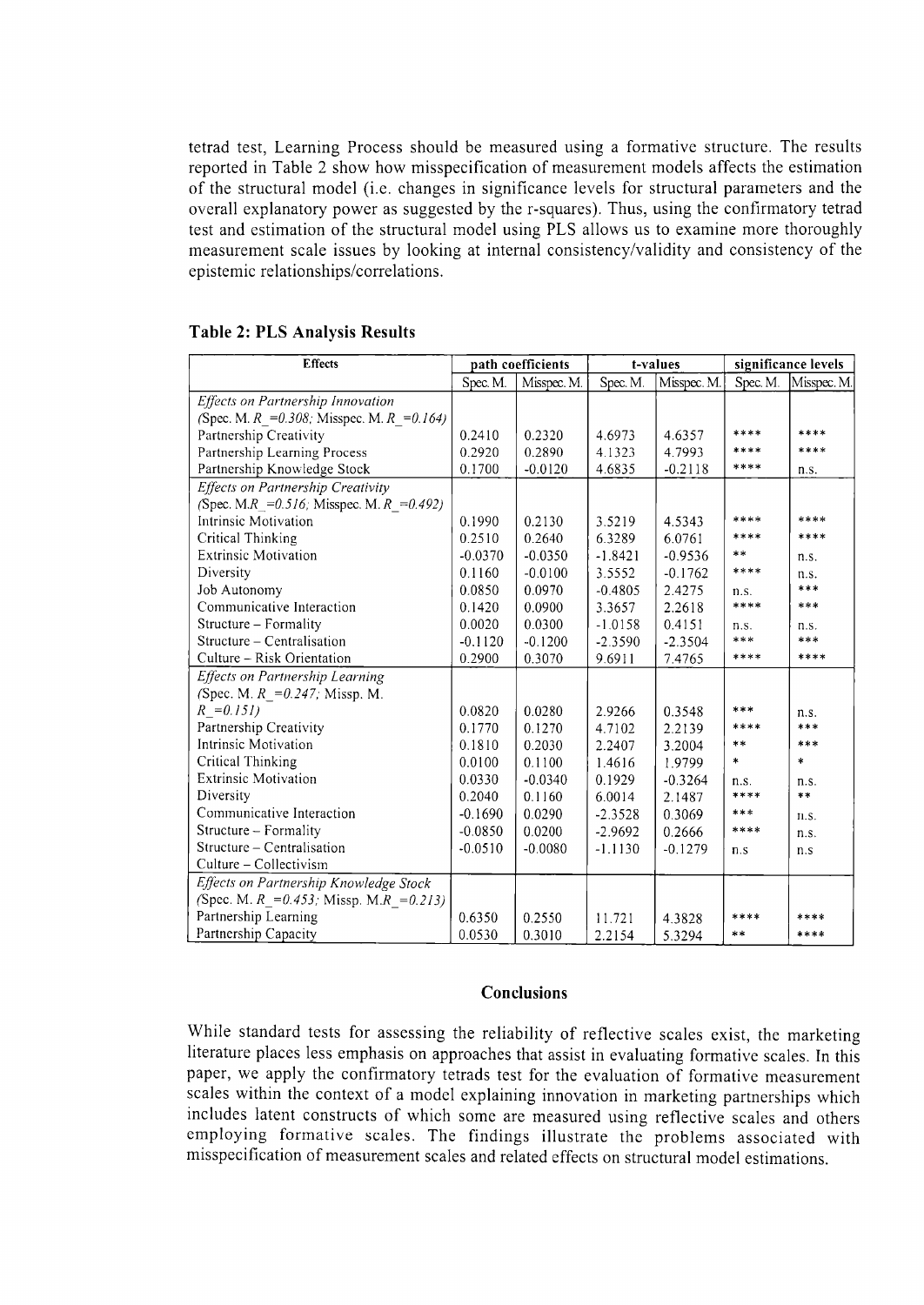## **References**

Anderson, 1. c., and Gerbing, D. W., 1988. Structural Equation Modeling in Practice: A Review and Recommended Two Step Approach. *Psychological Bulletin.* 103 (May). 411-23.

Arntzenius, F., 1990. Physics and Common Causes. *Synthese.* 82,77-96.

Bagozzi, R. P., 1982. A Field Investigation of Causal Relationships Among Cognitions, Affect, Intentions, and Behaviour. Journal of Marketing Research. 19, 562-584.

Bagozzi, R. P., and Fornell, C., 1982. Theoretical Concepts, Measurements and Meaning. In A Second Generation of Multivariate Analysis, ed. C. Fornell. New York: Praeger.

Blalock, H., 1961. *Causal Inferences in Non-experimental Research.* University of North Carolina Press, Chapel Hill.

Blalock, H., 1971. *Causal Models in the Social Sciences.* Aldine-Atherton, Chicago.

Bollen, K.A and Lennox, R 1991. Conventional Wisdom on Measurement: A Structural Equation Perspective. *Psychological Bulletin.* 110: 305-314.

Bollen, K.A. and Ting, K., 1993. Confirmatory Tetrad Analysis. In P.M. Marsden (ed.) Sociological Methodology: pI47-175. Washington, D.C.: American Sociological Association.

Bollen, K.A and Ting, K. 2000. A Tetrad Test for Causal Indicators. *Psychological Methods.* 5, 3- 22.

Fornell, c., 1987. A Second Generation of Multivariate Analysis: Classification of Methods and Implications for Marketing Research. In M. Houston (Ed.), Review of Marketing, American Marketing Association, Chicago, IL.

Fornell, c., and Bookstein, F., 1982. Two Structural Equation Models: LISREL and PLS Applied to Consumer Exit-Voice Theory. *Journal of Marketing Research.* 19, 440-452.

Fornell, C. and Cha, 1., 1994. Partial Least Squares. *Advanced Methods of Marketing Research. In* R. P. Bagozzi. Oxford, Blackwell Publishers.

Fornell, C. and Larcker, V.F., 1981. Evaluating Structural Equation Models with Unobservable Variables and Measurement Error. *Journal of Marketing Research.* 18,39-50.

Gudergan, S., Devinney, T. and Ellis, S. R, 2003. A Competence-Innovation Framework of Non-Equity Alliance Performance. *ISBM Working Paper Series* at PennState.

Hauser, R.M. and Goldberger, AS., 1971. The treatment of Unobservable Variables in Path Analysis. In H.L. Costner (Ed.), *Sociological Methodology,* 81-117. Jossey-Bass, San Francisco.

Jarvis, c., MacKenzie, S. and Podsakoff, P., 2003. A Critical Review of Construct Indicators and Measurement Model Misspecification in Marketing and Consumer Research. *Journal of Consumer Research.* 30 (September), 199-218.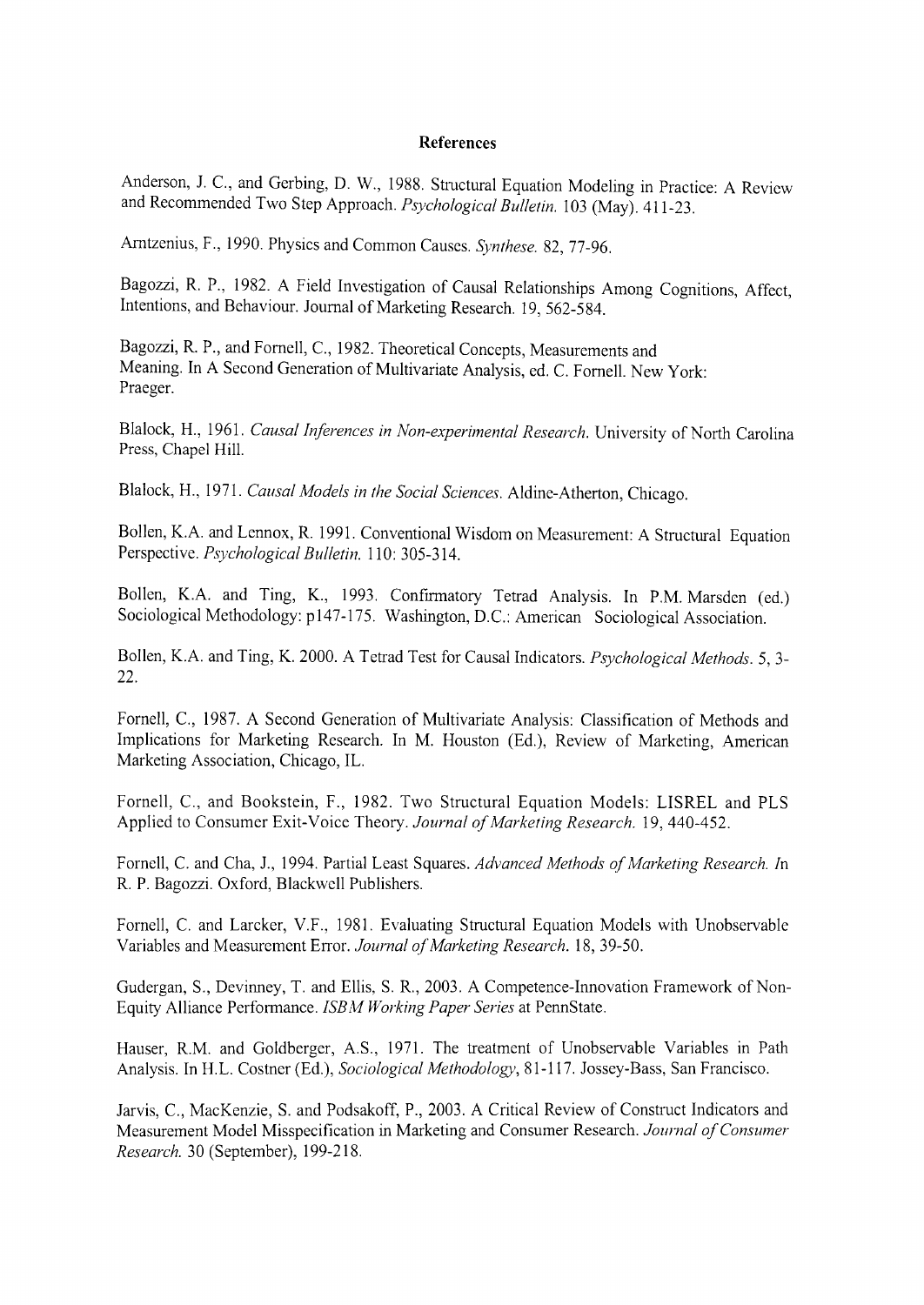Kenny, D.A., 1979. *Correlation and Causality.* John Wiley & Sons, New York.

Lord, F. M. and Novick, M.R., 1968. Statistical Theories of Mental Test Scores. Reading, MA: Addison-Wesley.

Mokken, R.I., 1971. *A Theory and Procedure of Scale Analysis with Applications in Political Research.* De Gruyter, New York.

Pearl, J., 1988. TETRAD and SEM. *Multivariate Behavioural Research.* 33(1), 119-128.

Rasch, G., 1960. *Probabilistic Models for Some Intelligence and Attainment Tests.* Nielsen and Lydiche, Copenhagen.

Richardson, 1., 1994. *Properties of Cyclic Graphical Models.* MS Thesis. Carnegie Mellon University, Pittsburgh.

Rossiter, J., 2002. The C-OAR-SE Procedure for Scale Development in Marketing. *International Journal of Research in Marketing.* 19(4),305-335.

Spearman, c., 1904. General Intelligence: Objectively Determined and Measured. *American Journal of Psychology.* 15,201-293.

Spirtes, P., 1994. Conditional Independence in Directed Cyclic Graphical Models for Feedback. *Technical Report CMU-PHIL-54.* Department of Philosophy, Carnegie Mellon University, Pittsburgh.

Spirtes, P., Richardson, T., Meek, C., Scheines, R., and Glymour, c., 1996. Using d-Separation to Calculate Zero Partial Correlations in Linear Models with Correlated Errors. *Technical Report CMU-PHIL-72.* Department of Philosophy, Carnegie Mellon University, Pittsburgh.

Ting, K.-F., 1995. Conftrmatory Tetrad Analysis in SAS. *Structural Equation Modelling. 2(2),* 163-171.

Venaik, S, Midgley, D.F. and Devinney, T.M., 2004. A New Perspective on the Integration-Responsiveness Pressures Confronting Multinational Finns. *Management International Review.*

Wright, S., 1921. Correlation and Causation. *Journal of Agricultural Research.* 20, 557-585.

Wright, S., 1923. The Theory of Path Coefficients: A reply to Niles' criticism. Genetics. 8, 239- 255.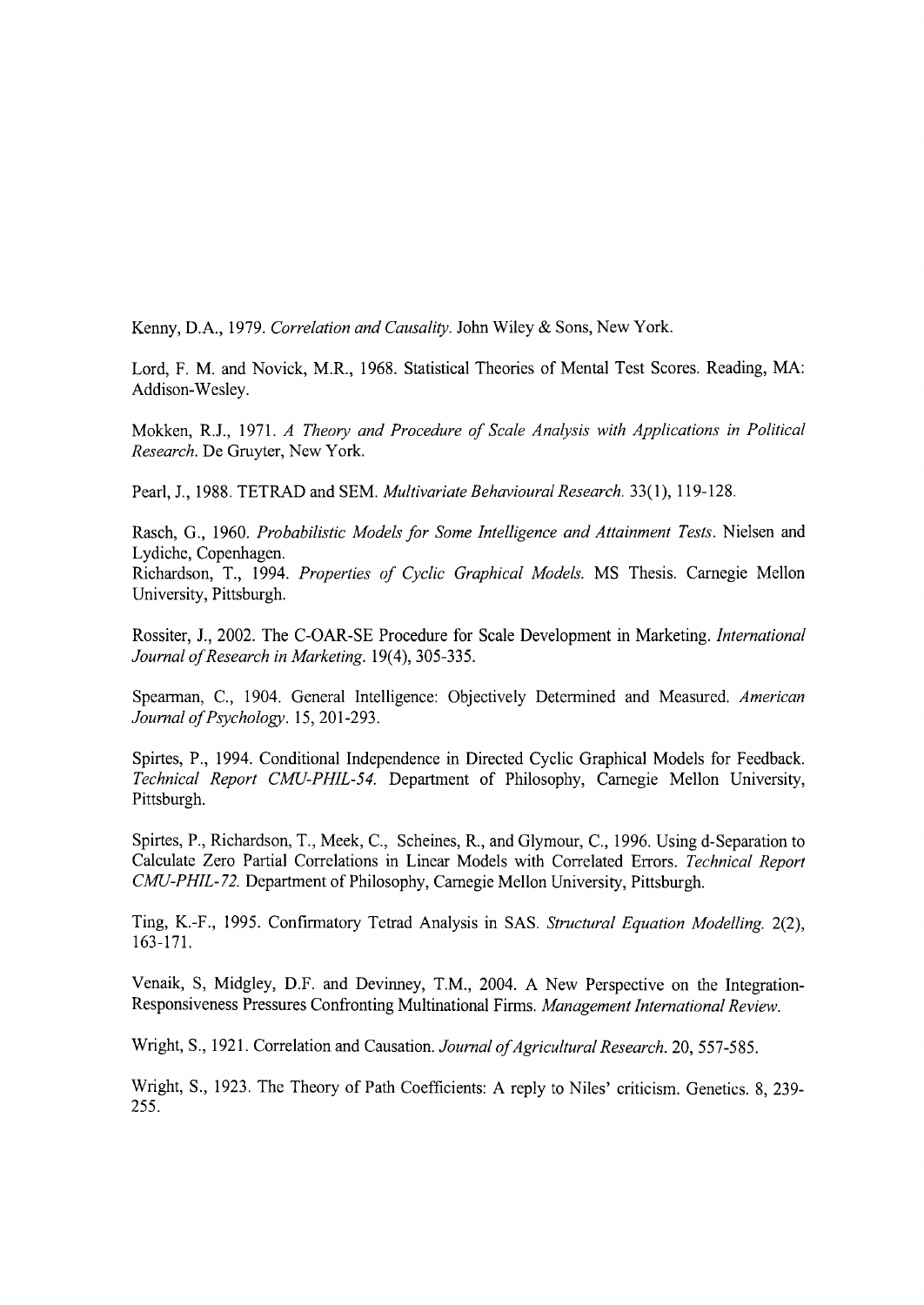